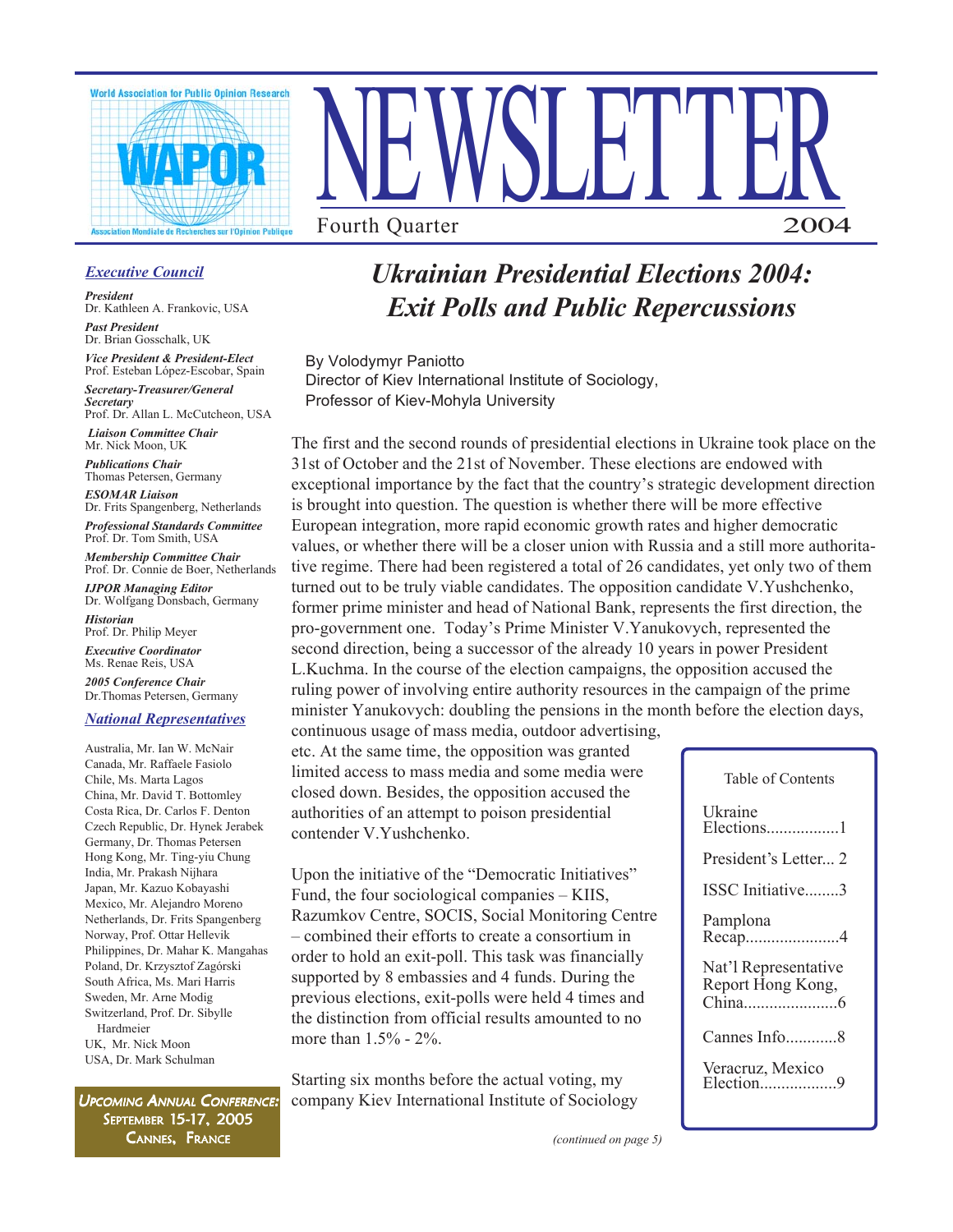# **Letter from the President**

I have just returned from the WAPOR seminar in Pamplona, where (at the close of a year with multiple elections worldwide) we discussed the relationship of researcher and media. Elections in 2004 were especially difficult challenges for pubic opinion researchers, with conflicts surrounding voting in many places: a disputed vote in Venezuela (now being examined by a WAPOR committee), a second runoff vote in Ukraine now scheduled for December 26, the March Spanish elections taking place in the immediate aftermath of a terrorist attack in Madrid, and of course the election most familiar to me — the intensely polarized U.S. presidential race.

The American elections were more intense this year both for the public and for public opinion pollsters. The election was being held in the midst of a war that divided the electorate nearly evenly. In general, attitudes were more hardened than typically, and the country more polarized. In 2004, 70% of American voters saw major differences between the two political parties, a number that had been growing steadily since CBS

News and The New York Times began asking this question in 1980. Back then, just 49% saw major differences between the Republican and Democratic parties.

Voters were also more attentive and more committed than usual: Two-thirds of voters said they were paying "a lot" of attention to the campaign – more than in all but one election in the past quarter century. Only the election of

*"One of WAPOR's obligations is to support its members and others who engage in serious public opinion research from government and other politically motivated intrusion."*

1992, conducted in the midst of a recession, with the intriguing on-again, off-again third party candidacy of billionaire Ross Perot, attracted as much attention from potential voters as did this year's race. This year, 73% of voters thought who won was "very important" to their family. And half the voters admitted they would be "scared" if one or the other candidate won – with 28% saying they would be scared if the President were reelected, and 24% saying the same thing about a possible John Kerry presidency.

In this situation, it probably should not have come as a surprise that polling came under especially intense criticism in the United States this year. Obviously, pollsters are used to criticism from candidates who don't like the results, but that criticism was particularly vitriolic in the United States this year – with one state's Republican Party holding a press conference to call for the firing of one newspaper's polling director and a Republican pollster describing another pollster's results as "a mess." On the other side, the advocacy group Moveon.org, which supported the Democratic presidential candidate, took out a full page advertisement in The New York Times attacking the Gallup Poll, including a personal attack on the beliefs of one of the members of the Gallup family – who did not even have a direct relationship with the poll itself. By the end of the campaign, and afterwards, legitimate pollsters were willing to attack other legitimate pollsters – something unseen in other years.

One of WAPOR's obligations is to support its members and others who engage in serious public opinion research from government and other politically motivated intrusion. But I also hope that members can support one another, since public bickering among us can only lead to a weakening of organizational strength and the integrity of the profession, setting in motion even more outside criticism and political attack.

Despite some of my worries and those others expressed in looking at the relationship of journalists and polling in Pamplona, the seminar was (in WAPOR tradition) a very happy conference. We enjoyed a reception at the City

. .

*WAPOR President Kathleen Frankovic*

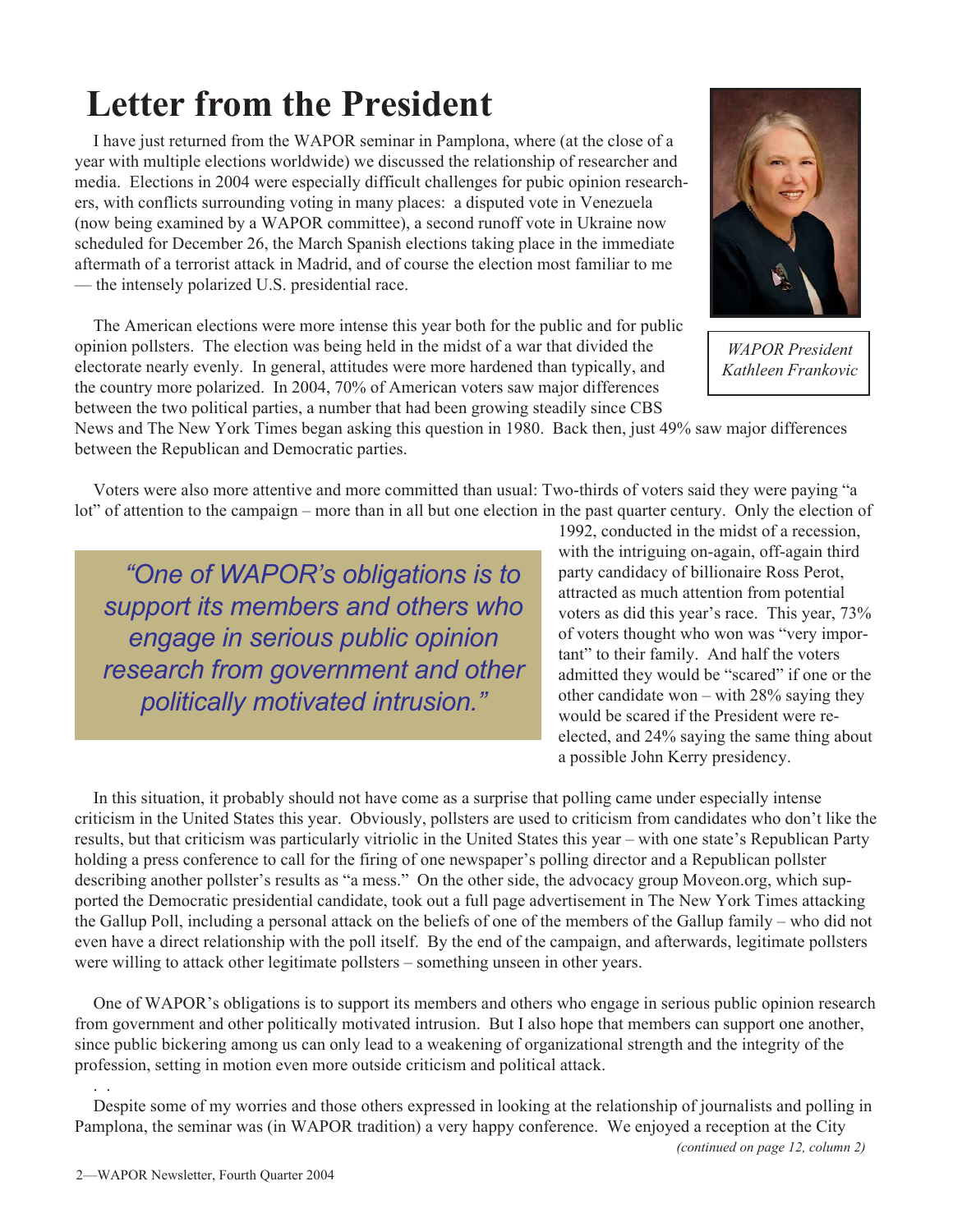# ISSC Initiative on Ethnic Conflict by Nick Moon, ISSC Liaison

As you may know, WAPOR is a member of the International Social Science Council, a subsidiary organisation of UNESCO. WAPOR and ISSC have worked together on projects in the past, and WAPOR member Marita Carballo is a member of the ISSC Executive Committee and has recently been elected Vice-President of the ISSC.

The ISSC is launching a new initiative on the important policy of ethnic conflict and its resolution. As an umbrella body for the social sciences, the ISSC sees it has an important role to play in sponsoring such an initiative.

## **www.unesco.org/ngo/issc/**

One of the key social themes of the later part of the 20<sup>th</sup> Century and the first years of the 21<sup>st</sup> Century, has been continuing international and intrastate violence, with ethnic rivalry often a typical cause of this. A sad example of this is the extent in which the term ethnic cleansing had passed into every day parlance. There has been a considerable body of social research into the causes of ethnical conflict but there has been very little crossover of this research into the political domain, with many key decision makers largely unaware of the research. This is why the ISSC intends to launch a new initiative designed to summarise the current state of research into the area of ethnic conflict and its resolution, and to bring it to the attention of a wider public, including policy makers. The main aims of the research are:

- To take stock of existing research on ethnic conflict
- To identify the principle gaps in the current research
- To encourage further research in these areas
- To ensure that these research findings are readily available within the public policy sector at the level of both the National Government and International bodies.

As a first step the ISSC has appointed a committee to explore ways in which this initiative could be taken forward, under the leadership of John Cokely of University College Dublin. The hope is that member organisations such as WAPOR will contribute to this initiative either through making existing research information available or by encouraging new research in this area.

The research is very much at its initial stages so far and WAPOR has been invited to comment on how it might best be taken forward. Any WAPOR members with clear experience or ideas in this area are encouraged to contact either John Cokely at University College Dublin (john.cokely@ucd.ie) or WAPOR itself.

## **Elections**

The ballots for the annual election were counted in November and the results, as announced by Brian Gosschalk, were as follows. The new Vice-President/ President-Elect is Michael Traugott of the University of Michigan. Tom Smith of NORC was re-elected Standards Committee Chair. The terms for these two offices begin on January 1, 2005. Thank you to everyone who voted in the election.

# WAPORnet

As a member of WAPOR, you have access to the listserv, which you can use to keep in touch with other WAPOR members. This is a feature of your membership that we urge you to take advantage of. You may have information on upcoming events or on current happenings in public opinion research that you would like to share with the other members. Send your message to wapor@unl.edu to reach all of the current members of WAPOR.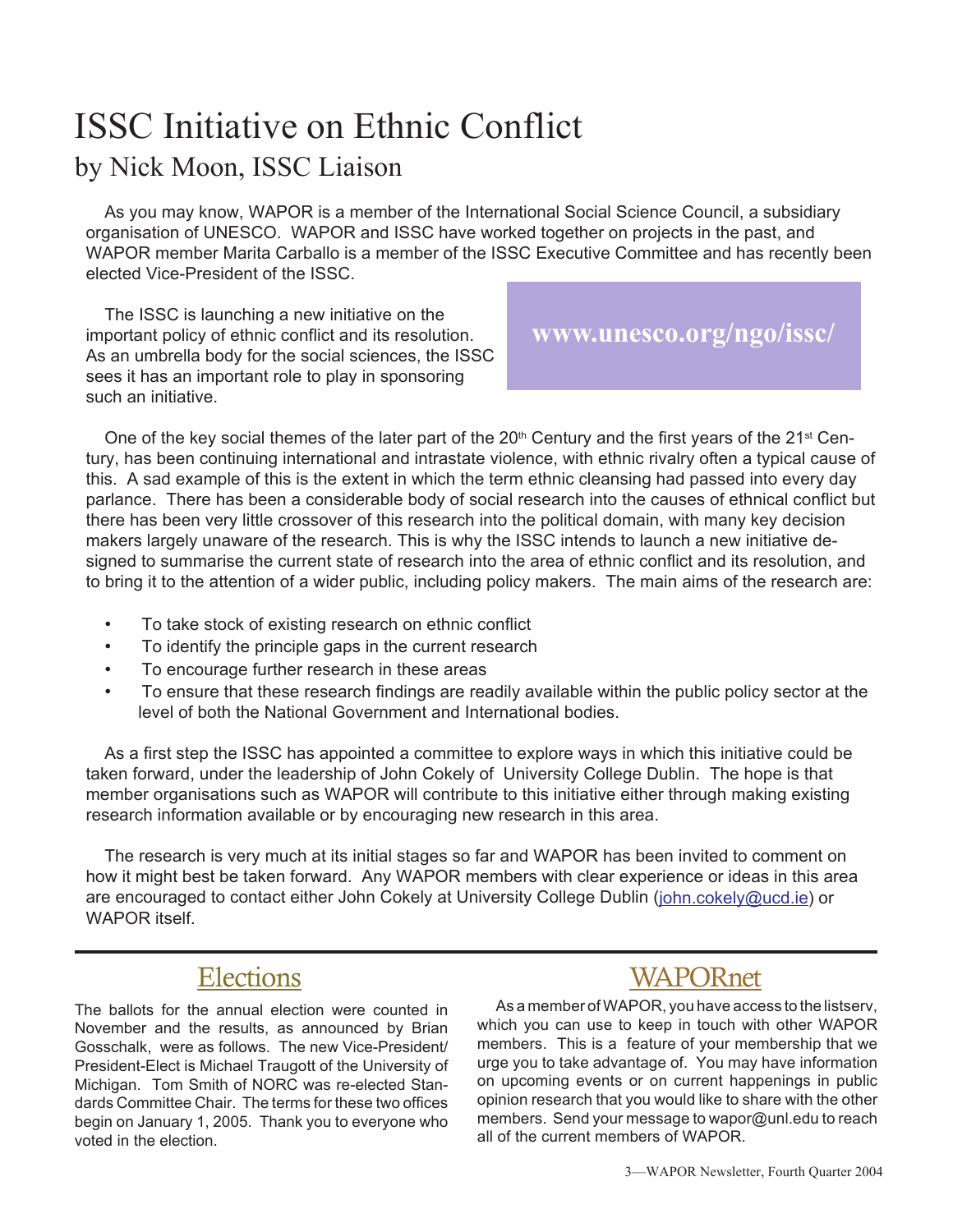# *Elections, News Media and Public Opinion: A Report from Pamplona*

## By Wayne Wanta University of Missouri, USA

While politicians, journalists and pollsters all have different goals, interactions between the three do not need to be adversarial, according to panelists at the plenary session for the WAPOR regional convention held November 25-26 in Pamplona, Spain.

The conference, the third regional conference held in Pamplona, was devoted to "Elections, News Media and Public Opinion." It was hosted by the Department of Public Communication at the University of Navarra.

The plenary session, titled "Politicians, Journalists and Pollsters: A Love-Hate Relationship," included representatives of each of the three groups: Pilar del Castillo, a member of the European Parliament and former minister of education; Kathy Frankovic, pollster for CBS and president of WAPOR; Carlos Malo de Molina, president of Sigma-Dos; and Francisco G. Basterra, executive director of CNN+.

Several papers presented at the conference examined the unusual nature of recent elections in countries such as the Netherlands, Spain and the United States.

Arne Modig reported on research conducted during elections for the European Parliament in Sweden. Voter turnout was abnormally low by Swedish standards – under 50 percent. Modig suggested that Swedish voters did not see the European Parliament election as important as national elections in Sweden, thus leading to extremely low turnout.

Willem E. Saris discussed the "Most Unusual Election in the Netherlands," in which a candidate who was murdered before the election nonetheless received strong support from voters, leading Saris to ask: "How can you vote for a party with no leader?"

Several papers discussed the Spanish elections and how media coverage of a terrorist attack in Madrid influenced the election outcome. Maria Jose Canel reported findings of a study examining how the bombing, which happened just days before the national election, was framed. Raquel Rodriguez found that the top three issues on the voters' personal agenda perfectly matched the top three issues on the voters' overall issue agenda. In other words, the issues that voters believed were the most important issues facing Spain today were identical to the issues that voters believed were the most personally relevant.

Attending the conference were 47 participants from 14 countries, including 25 new WAPOR members. Included among the participants were former WAPOR Presidents Hans L. Zetterberg of Sweden and Maxwell E. McCombs of the U.S., current WAPOR President Kathy Frankovic of the U.S. and future WAPOR President Esteban Lopez-Escobar of Spain.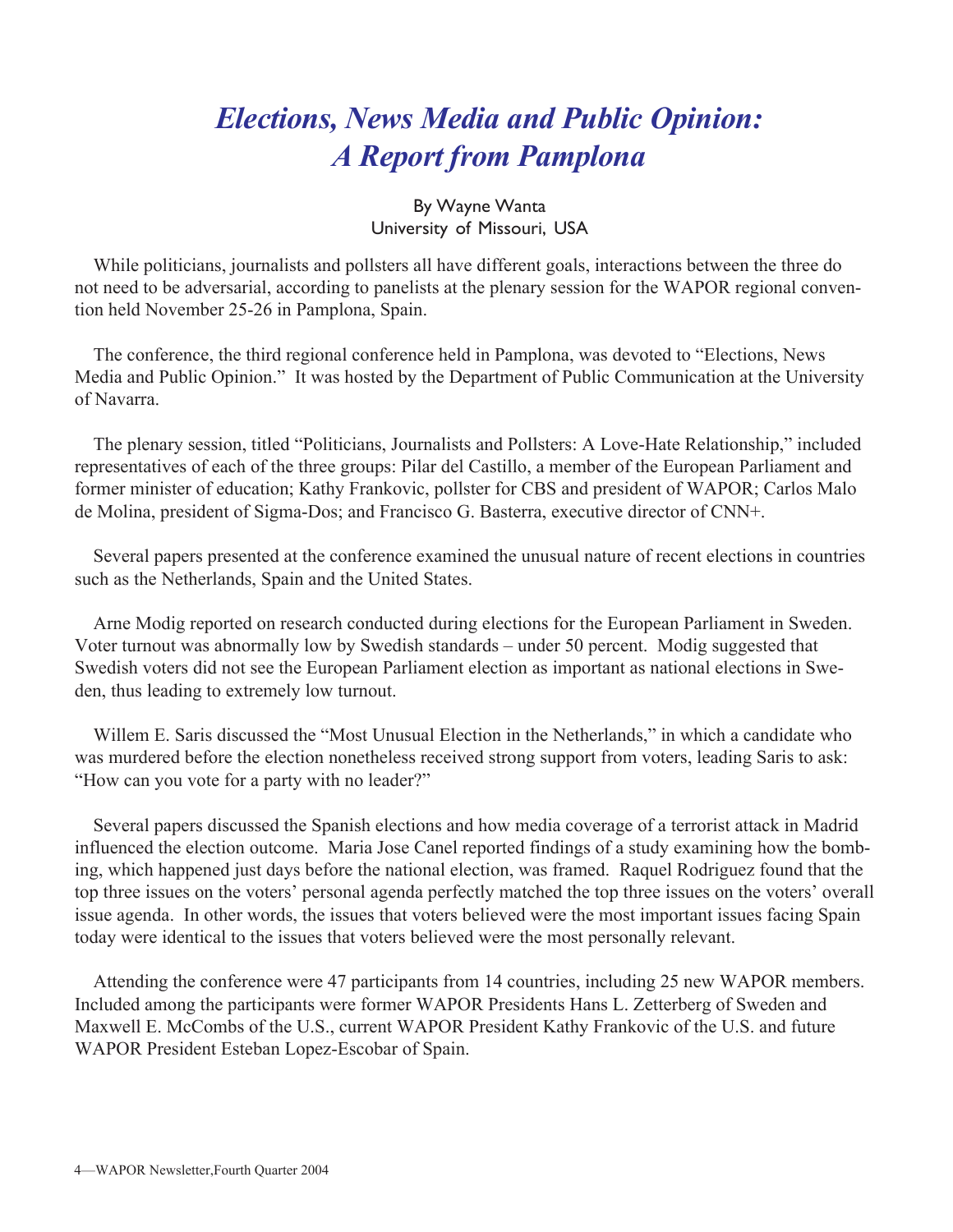(KIIS), as well as some other companies, began testing whether the people were prepared to give truthful answers about who they were going to vote for. KIIS held the surveys using the split-half method – one half of the respondents were questioned by face-to-face method and the other by secret ballot (respondents were asked the question "Who are you going to vote for at the upcoming elections?" and wrote down their answer upon a separate sheet and dropped the sheet in a paper box). The closer to the voting date, the more strain and administrative pressure was exerted and the more the voters were intimidated, so, consequently, the difference grew steadily between the openly made and anonymous answers. In the 15 days before the first round of the elections, this difference amounted to 3-4%.

Reasoning from these results, KIIS and Razumkov Centre (CNR) made the decision to hold the exit-poll by means of secret ballot survey, while SOCIS and "Social Monitoring" (CSM) insisted upon holding the exit poll by means of interviewing. Finally, each company performed exit-polls along its own guidelines – ordinary interviews or secret ballots. The sampling of every company included 370 polling stations, 12,500 respondents, totaling about 1500 voting places and 50,000 respondents. The united data were assumed to be representative for each of the 26 Ukrainian oblasts.

Following the first round, two contenders out of 26 came through to the second round, as had been predicted. The following table contains the exit-poll data of the four companies and the data of the Central Election Board (CEB) presented in the last row:

| Company name            |      | V.Yushchenko, V.Yanukovych, | V.Yushchenko,  | V.Yanukovych,  |
|-------------------------|------|-----------------------------|----------------|----------------|
|                         | (%)  | $\frac{6}{6}$               | diff. from CEB | diff. from CEB |
| KIIS, secret ballot     | 44,8 | 38,1                        | 4.9            | $-1,2$         |
| CNR, secret ballot      | 45,1 | 37                          | 5,2            | $-2,3$         |
| CSM, interview          | 41,1 | 41,2                        | 1,2            | 1,9            |
| SOCIS, interview        | 42   | 40,1                        | 2,1            | 0,8            |
| <b>Official results</b> | 39.9 | 39,3                        |                | $\bf{0}$       |

The elections were falsified on a large scale, according to the opposition, OSCE and other international observers. We find that to be the reason for the CSM and SOCIS data, obtained by means of interviewing, being closer to the official data than the results of KIIS and CNR that were obtained by the secret ballot method, which provides more sincere answers and higher respondent rates (RR KIIS 79%, RR CNR 77%, RR SOCIS 74%, RR CSM 72%).

Before the second round of the elections the SOCIS and CSN companies moved away and held their own exit-polls by means of face-to-face interviewing, while my company (KIIS) and CNR (technically supported by "Democratic Initiatives" Fund) held the National Exit-poll 2004 using the secret ballot method. The sampling included 750 voting places, at which about 28,000 respondents were surveyed, RR lying at 79%. The exit-poll was prepared and performed with the help of expert consultants and observers from Russia (A.Andreenkova from CESSI, A. Grazhdankin and E. Duke from Levada-center) and Poland (Maciej Kochanowicz and Ryszard Pieñkowski from PBS). On the basis of our exit-poll in the second election round the following data was produced:

| Company name                                 | V.Yushchenko. | V.Yanukovych   | <b>Difference</b> |
|----------------------------------------------|---------------|----------------|-------------------|
|                                              | $\frac{1}{2}$ | $\binom{0}{0}$ |                   |
| KIIS and CNR, secret ballot, unweighted data | 53,7          | 43.3           | 10.4              |
| KIIS and CNR, secret ballot, weighted data   | 53.0          | 44.0           |                   |
| <b>Official results</b>                      | 46.6          | 49.5           | $-2.9$            |

According to the data of our exit-poll, that were announced right after the voting stations were closed, the opposition contender Yushchenko won (by 10.4%). When turnout data were published at the CEB website, they turned out to be exceptionally high (for instance, in Donetsk region, where Yanukovych had held the governor's chair, almost 97% of the electors voted, which is regarded by the opposition and the observers to be a sign of data distortion). Weighting the data according to the given turnout reduces the gap to 9%. As far as I know, the results of the exit-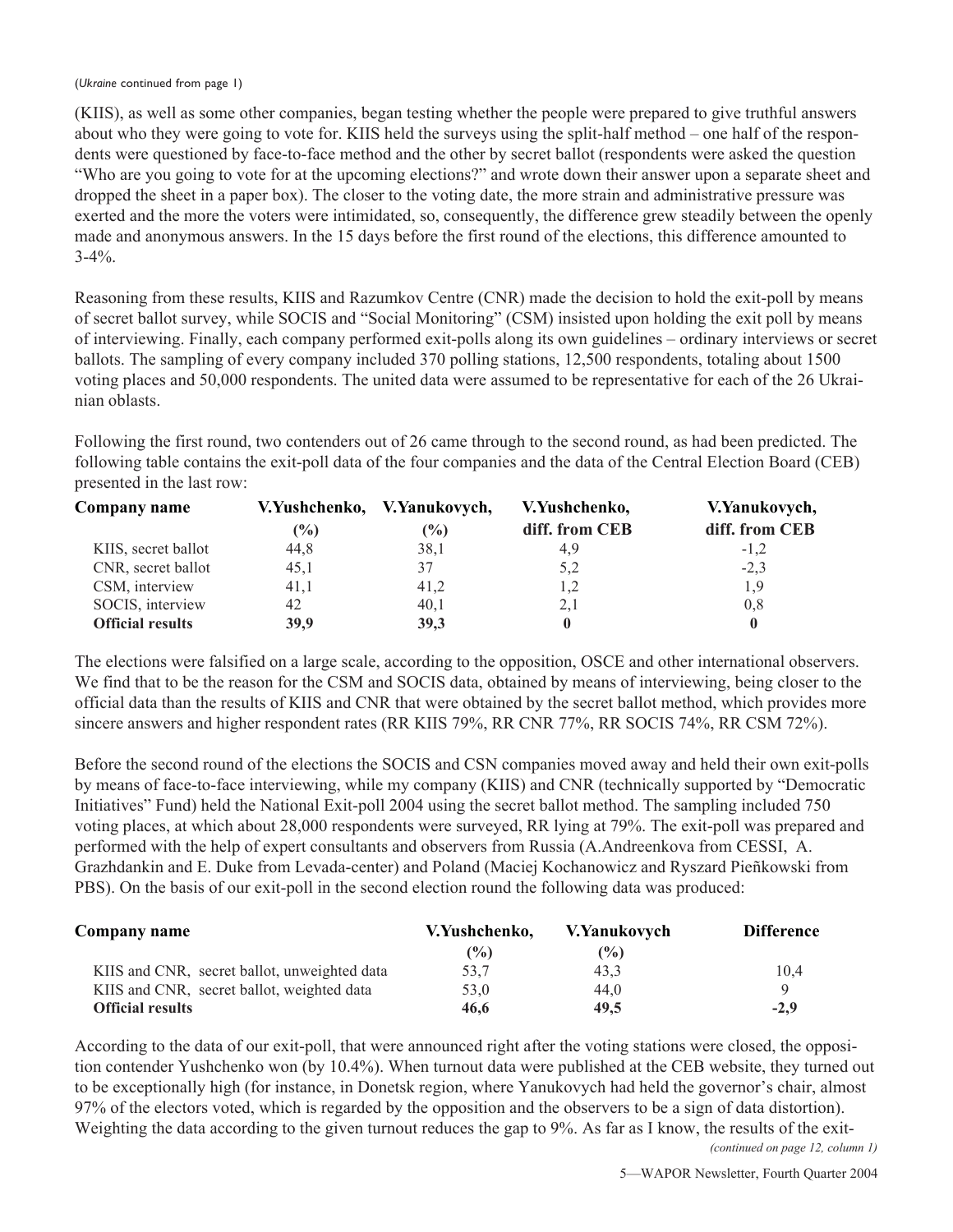# *National Representative Report-Hong Kong,China*

## Dr. Robert Ting-Yiu Chung

WAPOR National Representative--Hong Kong, China

Science knows no boundary – national, ethnical or cultural. I will, therefore, not restrict myself to discussing events in Hong Kong, but rather, in the interest of the international community, I would like to describe what I know of the "Bigger China Region". I use "bigger" rather than "greater" because I think every country is great, and every region is great. The region comprises four sub-regions, namely, Hong Kong, Macau, Taiwan and Mainland China, listed in order of geographical distance from my home base to their administration centers.

Hong Kong and Macau are now the two and only two places in the world under the umbrella of "one country, two systems". Both cities have a long history of colonial rule, but are allowed to maintain their unique traditions and ways of life under the sovereignty of China. Taiwan, on the other hand, rejects the concept, and is speeding through its own highway of democracy, with occasional skids and swerves. Mainland China is now a big engine rolling on the fast track of economic development, while sowing the seeds of social transformation.

Hong Kong according to most analysts is a free society without democracy but governed by the rule of law. Hong Kong's mini-constitution "the Basic Law" guarantees universal suffrage for the selection of its top leaders "in accordance with the principle of gradual and orderly progress", but what that means has been a subject for fierce debates.

*WAPOR Regional Conference in Hong Kong in December 2005*

Since the introduction of direct election to the legislature of Hong Kong in 1991, opinion polling has flourished. There is practically no legal restriction on the publication of polls, including pre-election and exit polls. However, like in the United States, exit poll predictions

are only published after the close of poll, as a matter of self-discipline rather than by legislation.



A price has to be paid, however, for this freedom. In the absence of a professional code of conduct, and a professional body to regulate the publication of polls, a large number of sub-standard and partisan polls have appeared, sometimes drowning the proper ones. A few months ago, before and during the Legislative Council election, many partisan pre-election and exit polls appeared, and were used openly for election engineering purposes. Professional rolling polls, on the other hand, were criticized by some partisan commentators as favouring the stronger candidates, because they were released too frequently! Fortunately, the academia in Hong Kong still provides a driving force for clean and scientific polling, which in a way compensates for the deficiency of the local media.

Macau is a neighbour of Hong Kong, but the two cities are different in many ways. With its smaller population, less vigorous economy, and different colonial history, Macau is often perceived as a Portuguese enclave turned Chinese township. Due to layers and layers of close-knit social networks, open dissent is rare in Macau. Neutral media and independent polling are yet to be developed. Under Macau legislation, the publication of polls is banned 15 days before any Legislative Assembly election, and exit pollsters are not allowed to ask any question on candidate choice within 100m of any polling station. Such restrictions, however, did not arouse any opposition, because no media bothers to conduct such polls anyway. As an academic researcher from Hong Kong, I have conducted more polls in Macau then their local researchers.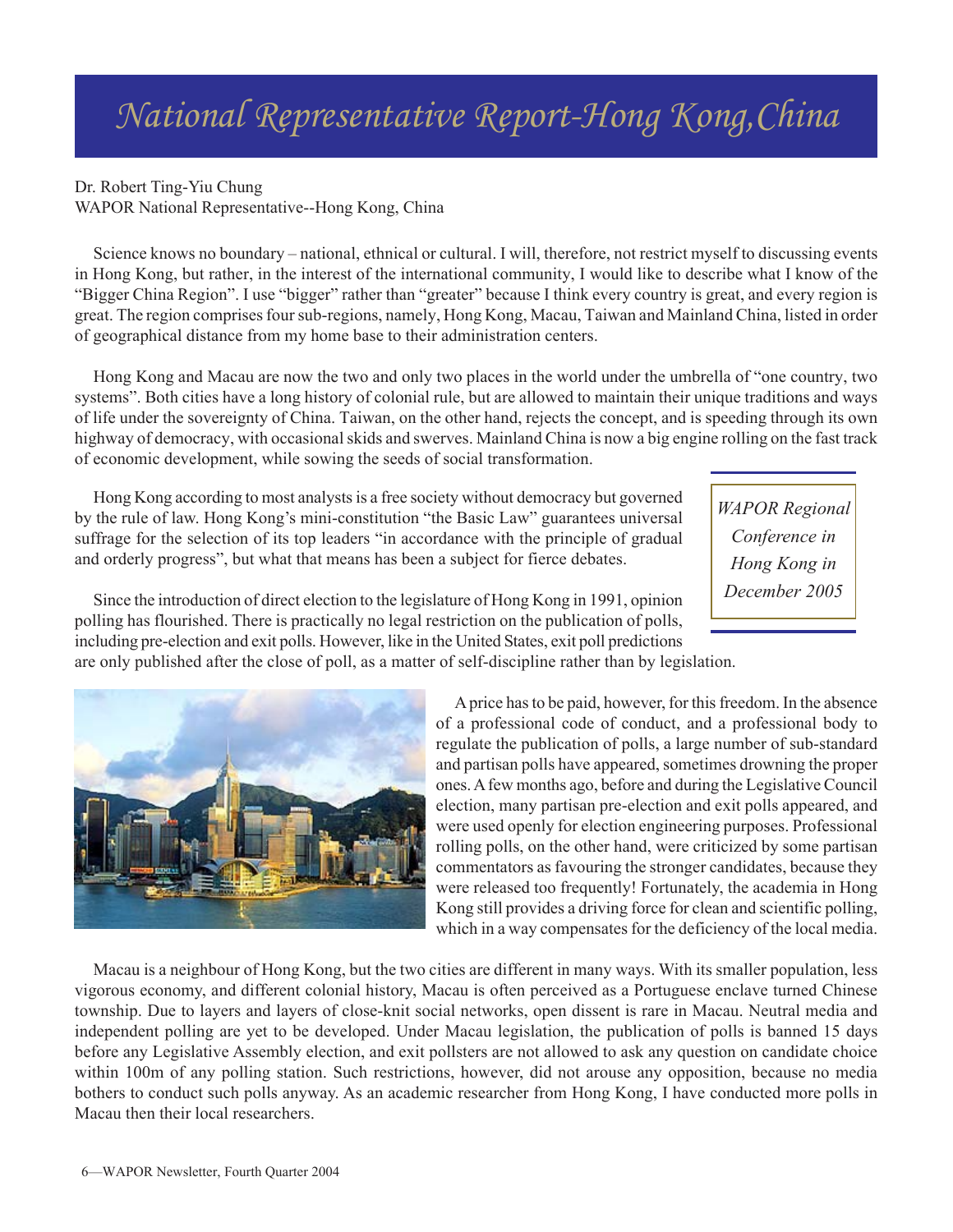#### (*China* continued from page 8)

Of the four sub-regions, Taiwan is definitely the most advanced in terms of democratic development. Major elections occur almost every year. This year, there was a presidential election held on March 20, and a Legislative Yuan election on December 11. According to the local scholars, opinion polling in Taiwan first began in the 1950s, but it was only after the lifting of martial law in 1987 that modern polling rapidly developed. However, it should be noted that there were many elections even under martial law. According to records, there were 85 elections at different levels between 1950 and 1987, meaning an average of more than 3 elections per year. Most of these elections, however, were controlled by a single party, and did not generate much attention.

Around and after the lifting of martial law, opposition political forces began to consolidate, and the media made use of this opportunity to set up polling centers to monitor public opinion, especially before major elections. Up to this date, Taiwan's print media like United Daily News and China Times, and electronic media like TVBS, still dominate the polling industry. Academic institutions like National Chengchi University and Academia Sinica, though more respectable, are much less active. For example, when TVBS introduced the first territory-wide exit poll to Taiwan in March this year, many academics remained skeptical.



The main problem facing opinion pollsters in Taiwan is credibility. Taiwan society is highly polarized, which leaves very little ground for neutral pollsters. All major news media are perceived as partisan, so are many academics. Like Hong Kong, a professional code of practice has not yet emerged, but unlike Hong Kong, the public do not trust pre-election polls. People actually welcome the banning of polls 10 days before presidential elections, while allowing all kinds of television and print advertisements to fly around.

What about Mainland China across the strait? Many local scholars said mid-1980s was a watershed for the development of opinion studies in Mainland China. In 1986, Renmin University established the first ever public opinion research institute in Mainland China, while the first non-government research firm, the Social Survey Institute of China, was also established in the same year, just a few months later. However, a survey of the studies completed by these institutes reveals that they are mainly social surveys related to selected topics or policies, rather than free polling as we know it in open societies. This is not to say that such works are not important, but there still seems to be a long way before free opinion polling finds its way into Mainland China. According to some market researchers working in the Mainland, all questionnaire surveys have to be approved by the state administration before moving to the fieldwork stage.

It thus appears that professional pollsters and international organizations like WAPOR will have a lot to do, and much to gain, in this part of the world, which houses more than one-fifth of the world's population. Over the last decade or so, this region has seen very rapid economic development and political transformation. If opinion polling is a science which requires constant input of insight and evidence, this region may well contain many hidden treasures waiting to be uncovered by the most serious scientists

(**Note**: A WAPOR Regional Conference is scheduled to be held in Hong Kong in **December 2005**. Welcome to this part of the world!)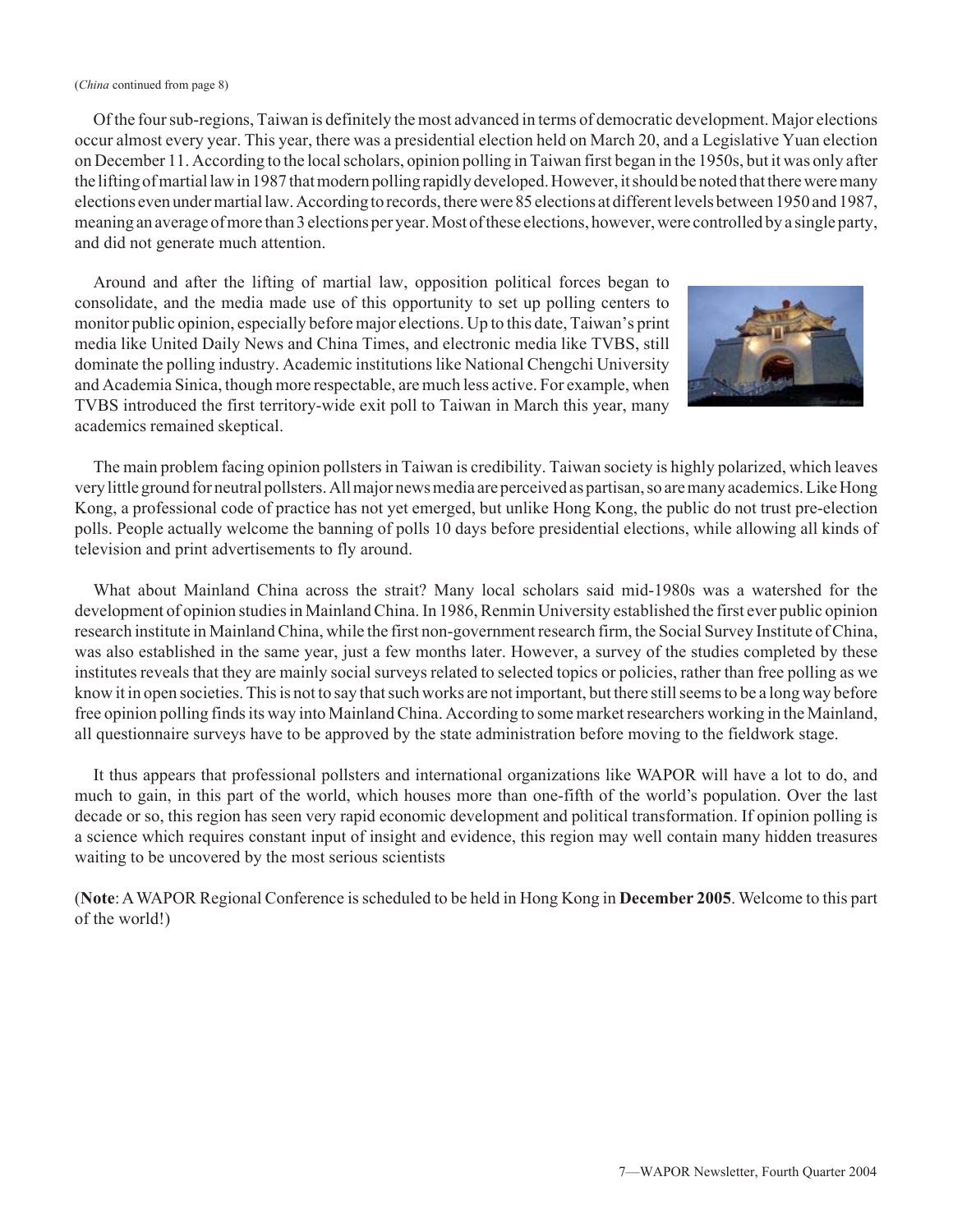# *WAPOR*

*58th Annual Conference* **"Search for a New World Order the Role of Public Opinion" Cannes, France September 15-17, 2005**

## **CALL FOR PAPERS**

There are great events on the horizon. In the late summer of next year, researchers will be gathering in Cannes, the famous seaside resort on the French Cote d'Azur, for the 58th annual WAPOR conference. The site is ideal for the conference and participants will find the hotel we have chosen, the Novotel Cannes Montfleury.

The 2005 conference will have a central theme: "Search for a New World Order—the Role of Public Opinion." We feel it is time to take a closer look at the fundamental question of what role survey research has to play in a rapidly changing world. For example:

♦ How can survey research scientifically track the growing tensions between the Western and Islamic worlds and, in so doing, contribute to a better understanding of the underlying reasons for the divisions between these two parts of the world and also, to a certain extent, within the Western world as well?

♦ How is the international community of survey researchers effected by the emergence of new economic and political powerhouses, particularly in Asia?

In view of the ever greater complexity of international relations, how can survey research ers today continue to fulfil their obligations as chroniclers for future historians, as so forcefully described by Paul F. Lazarsfeld in 1950? In other words, how can we best shoulder the responsibility entailed in being the only scholarly discipline capable of reliably documenting and relaying the popular mood directly—i.e. without interpretation by the media or other analysts—to future historians?

It goes without saying that the WAPOR annual conference in Cannes will, as always, provide a broad forum for all survey research issues. We are looking forward to receiving a wide variety of interesting papers pertaining to the entire spectrum of methodological research and applied survey research from around the world. Please send your proposals for papers and panel sessions**,** along with a brief abstract of about one or two pages, **by April 1, 2005 at the latest** to:

Thomas Petersen Institut für Demoskopie Allensbach Radolfzellerstrasse 8 78476 Allensbach Germany

Tel.: +49 (7533) 805 191 Fax: +49 (7533) 3048

Email: tpetersen@ifd-allensbach.de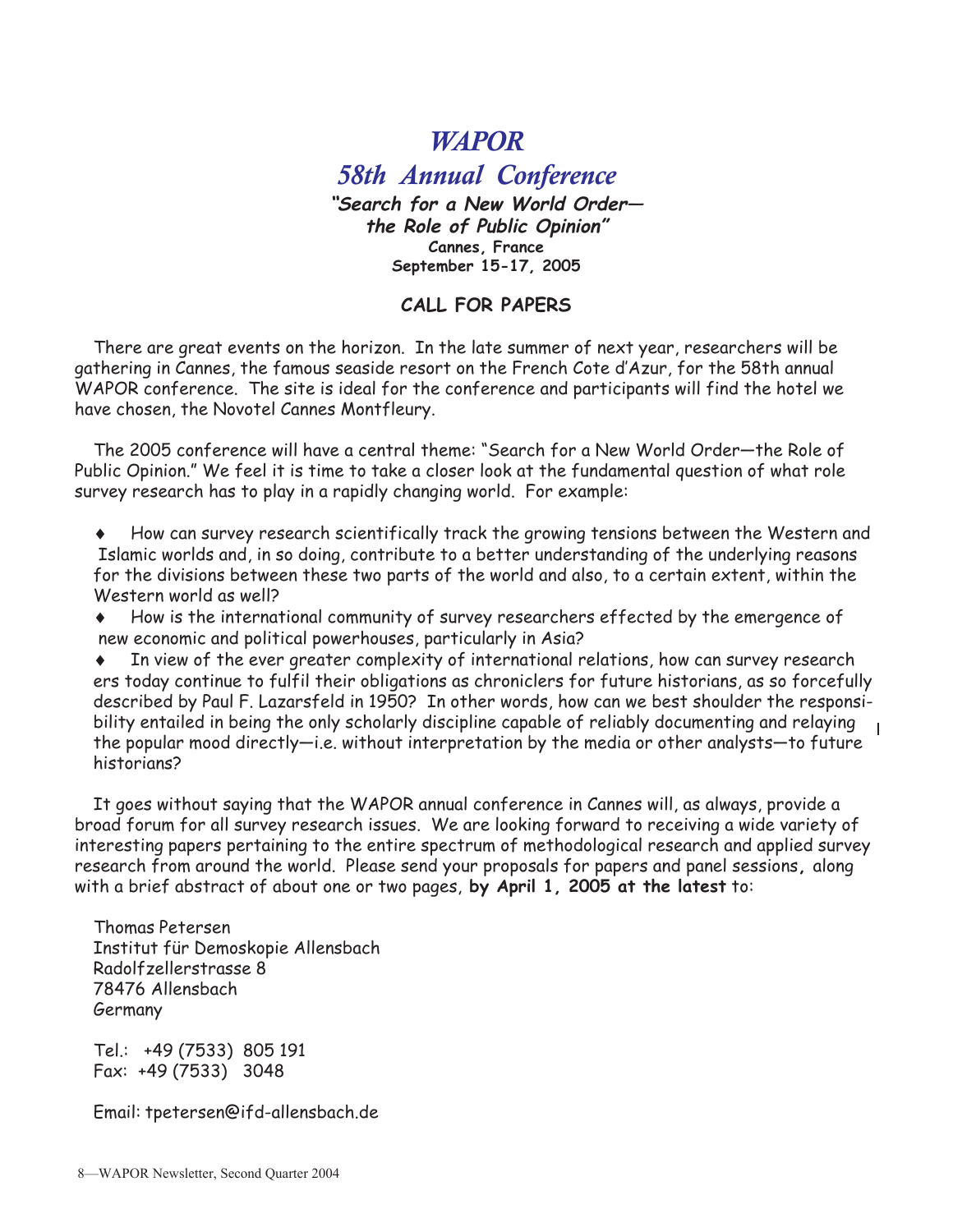# **Conducting an Exit Poll in Mexico: Getting Experience from the Veracruz Gubernatorial Election**

Rene Bautista, *University of Nebraska-Lincoln, Survey Research and Methodology* Mario Callegaro, *University of Nebraska-Lincoln, Survey Research and Methodology* Francisco Abundis, *Parametría*

## **I. Introduction**

On September 5<sup>th</sup>, 2004 the gubernatorial election was held in the state of Veracruz, Mexico. Parametria SA de CV, an independent Mexican public opinion firm, specializing in policy polling and focus groups, conducted an exit poll. Francisco Abundis (Parametria) was in charge of the polling. René Bautista (UNL-Gallup Research Center) and Mario Callegaro (UNL-Gallup Research Center) were invited as external consultants for this project.

## **II. Context**

Before September 5<sup>th</sup> of this year, the outcome of the most challenging gubernatorial election in the history of Veracruz –a southern state in Mexico– was at the epicenter of numerous speculations among politicians as well as pollsters in Mexico. Several weeks in advance, polling firms were trying to estimate as accurately as possible the Veracruz political preferences. Now, following the election, we know that it was a difficult assignment; the winner barely obtained 1% over his nearest contender.

The tripartite election held in Veracruz garnered the attention of almost all of the Mexican political elite. The reason is quite simple; Veracruz rerepresents approximately 7% of the national voters' registry in Mexico, turning Veracruz into one of the most important sources of votes in the country. The size matters because this proportion could make the difference in the next Presidential election, which will be held in 2006.

Prior to the Veracruz gubernatorial voting, all national political parties' efforts were notoriously centered in this election. As a consequence, a great deal of pressure came over pollsters: accurate projections were required. However, the pollster's task was truly complex. It had to estimate proportions for two alliances which were formed by three parties each one, and for one party running alone.

Three political forces ran in this one-day-election. One alliance was called "Alianza Fidelidad por Veracruz" (Fidelity by Veracruz) which was formed by Partido Revolucionario Institucional (the ruling party), Partido Verde Ecologista de México, and Partido Revolucionario Veracruzano (a local party). Another alliance was called "Alianza Unidos por Veracruz" (United for Veracruz), which was formed by Partido de la Revolución Democrática, Partido Convergencia, and Partido del Trabajo. The third participant was Partido Accion Nacional (PAN).

Throughout August, from nine nationally recognized pollsters, six of them anticipated the victory of "Alianza Fidelidad por Veracruz", two anticipated the victory of "Partido Acción Nacional" and one said it would be a tie election [Table 1]. There was no consensus reached on pre electoral polls.

## **III. Exit Poll Methodology**

## a) Sampling

One of the most important steps for any exit poll project is taking the sample. For this project, the "Electoral sections list" provided by the Instituto Federal Electoral was considered a useful sample frame. Electoral sections are clusters formed by groups of registered voters older than 18 years.

Among 4,700 clusters, 100 were taken as a sample. It was done making use of probability-proportionate-to-size sampling technique. And, as long as variance can be a problem in the distribution, electoral sections were sorted by the number of voters in every cluster. During voting day, within each of the sampled clusters, it was followed a systematic skip with a random start in order to conduct an interview every  $n_{th}$  voter.

(continued on page 10)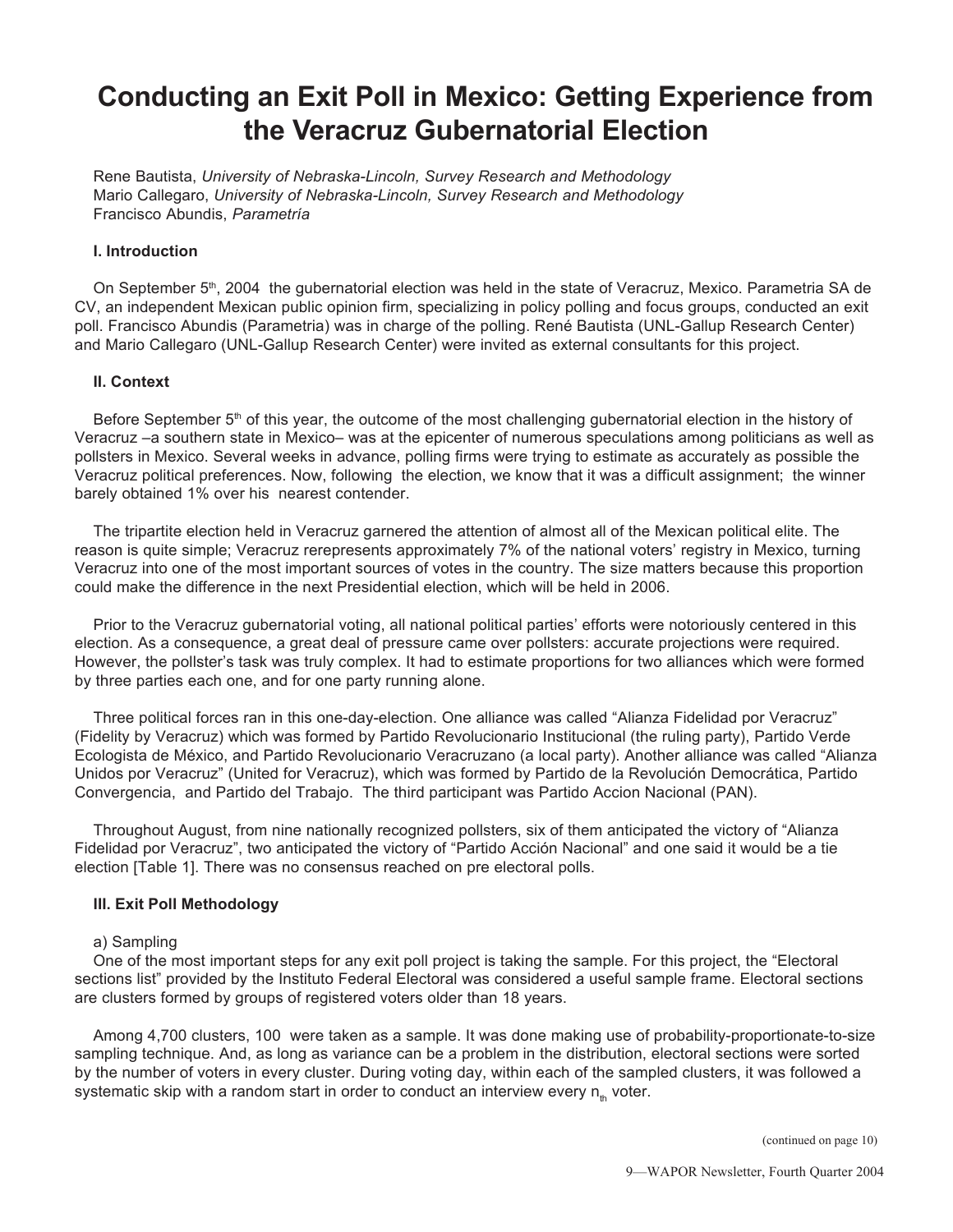## b) Data collection method

A mix mode data collection method was used. Outside of each of the sampled voting place, an interviewer was administering questionnaires face to face. The reason for the choice of a face to face interview is due to the low educational level (reading skills) of the population in the state of Veracruz. The interviewer directly asked respondents general questions such as: age, governor approval, highest grade in school, self perception of social stratum, and political campaign awareness. However, after this first section, the interviewees were given a simulated paper and pencil ballot to be marked anonymously, folded and placed it in a box carried on the shoulder of the interviewer.

A data center settled in Mexico City was prepared to receive the telephone calls from the field team. Interviews were calling -through a free toll number- to report questionnaire by questionnaire, including ballots. Given that voting places were open from 8.00 hrs to 18:00 hrs, there were three waves of data transmissions. The first was around 10:30hrs, the second, 13:30 hrs and the last one about 17:00hrs. Coders in the data center received telephone calls and the information was captured by mean of *ad hoc* computer software.

## c) Weighting

An adjustment process was required due to the urban composition in Veracruz, as well as the variance among clusters. In fact, the real distribution of the electoral sections is as follows, urban 50%, rural 41% and mixed 9%. Because the rural telephone network has less coverage than the urban network, transmissions of rural information were delayed in the first and second wave (it took longer for an interviewer in a rural area to reach a phone), implying an under representation of the rural sector. On the other hand, the variance among clusters was remarkable, while the bigger electoral section in the sample had 3,080 voters; the smaller one had 154. During the exit poll, information from different sampled clusters was not received at the same time, consequently, these imparities needed to be adjusted.

It was necessary to build a combined weight to solve this problem. During Election Day, it was seen that the combined weight satisfactorily adjusted up to the second wave. For the third wave the difference between the adjusted proportions and the unadjusted proportions was minimal. For the third wave it was not necessary to use the weight, because the distribution urban-rural was stabilized, the transmission from every cluster was completely done and the size of n dramatically decreased the margin of error (n=3,067) [Figure 2].

The final official count outcome was Partido Accion Nacional 35%, Alianza Fidelidad por Veracruz 36%, Alianza Unidos por Veracruz 29%. The official results were known the day following the election. Even though the estimation was challenging to say the least, it can be said that the exit poll estimation was quite accurate. Parametria was able to call the results at 18:30 hrs of the Election Day, and correctly announced the winner. Proportions were in the margin of error, 35%, 38%, and 27%, respectively.

## **IV. Conclusion**

The election in Veracruz was very close in this instance. Pre election polls identified numerous scenarios, and the political elite were requiring accurate responses. The state of Veracruz is one of the most important sources of votes in Mexico; it has been regarded as one of the cut off points for the Presidential elections. In consequence considerable pressure came over pollsters.

Therefore, Parametria's methodological design had to be well performed. Mix mode data collection was necessary in order to collect background data (interviewer administered) and the actual vote (self administered) at the same time.

The weighting process was implemented just when needed, especially in the earlier stages of the Election Day. It permitted the ability to adjust the trend throughout the exit poll estimation; however, at the very end, the size of n, as well as homogeneous transmission distribution, allowed to take the proportions without adjustments.

(See attached tables/figures on page 11)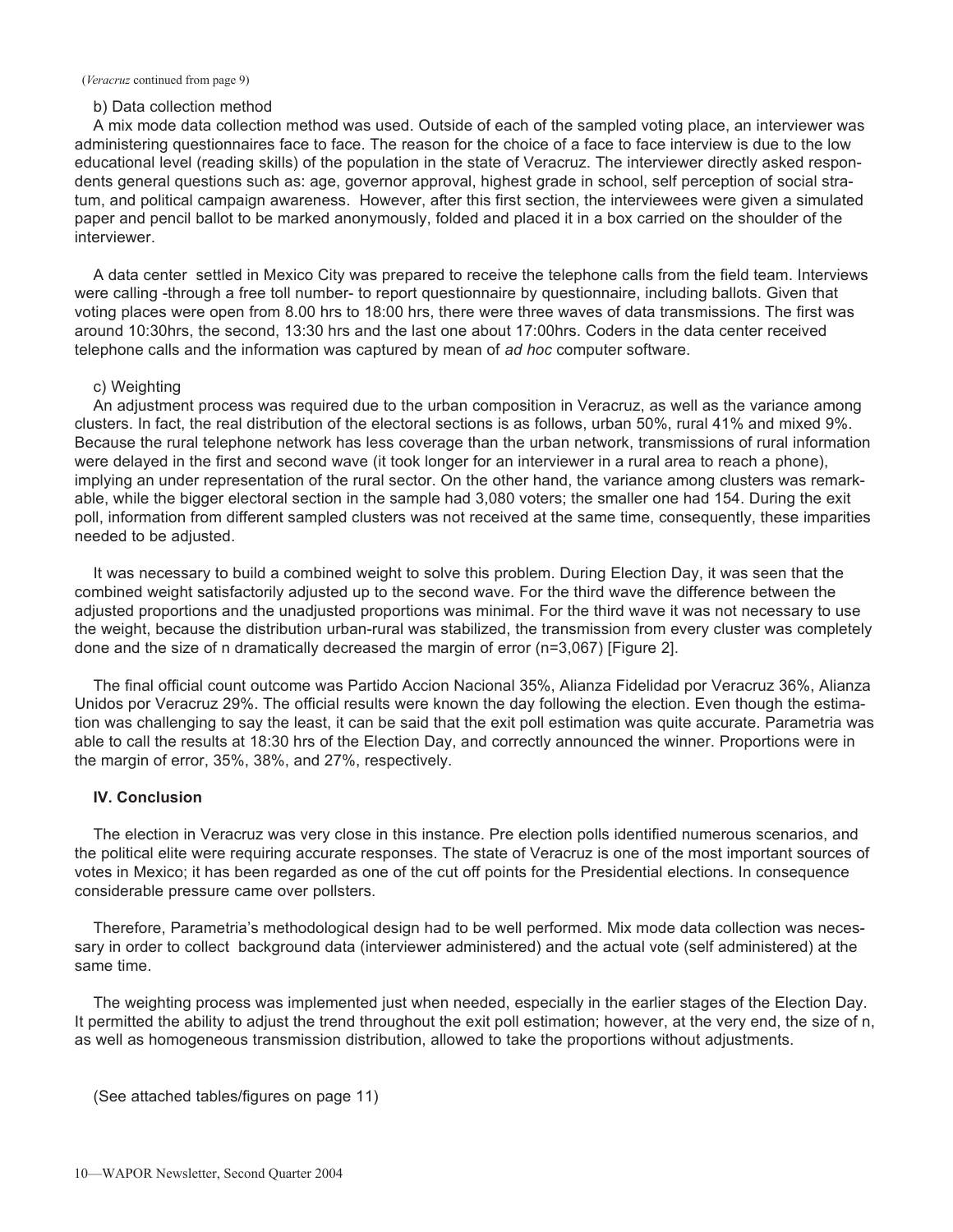## Table 1. Veracruz pre election polls, August 2004

| Polling firms                | Partido Accional | Alianza Fidelidad | Alianza Unidos |  |
|------------------------------|------------------|-------------------|----------------|--|
|                              | Nacional         | por Veracruz      | por Veracruz   |  |
| Arcop                        | 40%              | 36%               | 24%            |  |
| <b>Berumen</b>               | 33%              | 41%               | 26%            |  |
| El Universal                 | 32%              | 37%               | 31%            |  |
| (Newspaper)                  |                  |                   |                |  |
| <b>GEA-ISA</b>               | 30%              | 50%               | 20%            |  |
| Ipsos-Bimsa                  | 36%              | 36%               | 28%            |  |
| Milenio (Newspaper)          | 33%              | 37%               | 30%            |  |
| Parametría                   | 35%              | 40%               | 25%            |  |
| Reforma (Newspaper)          | 33%              | 39%               | 28%            |  |
| <b>TVAzteca (TV Network)</b> | 40%              | 35%               | 25%            |  |
| <b>Final official count</b>  | 35%              | 36%               | 29%            |  |
|                              |                  |                   |                |  |